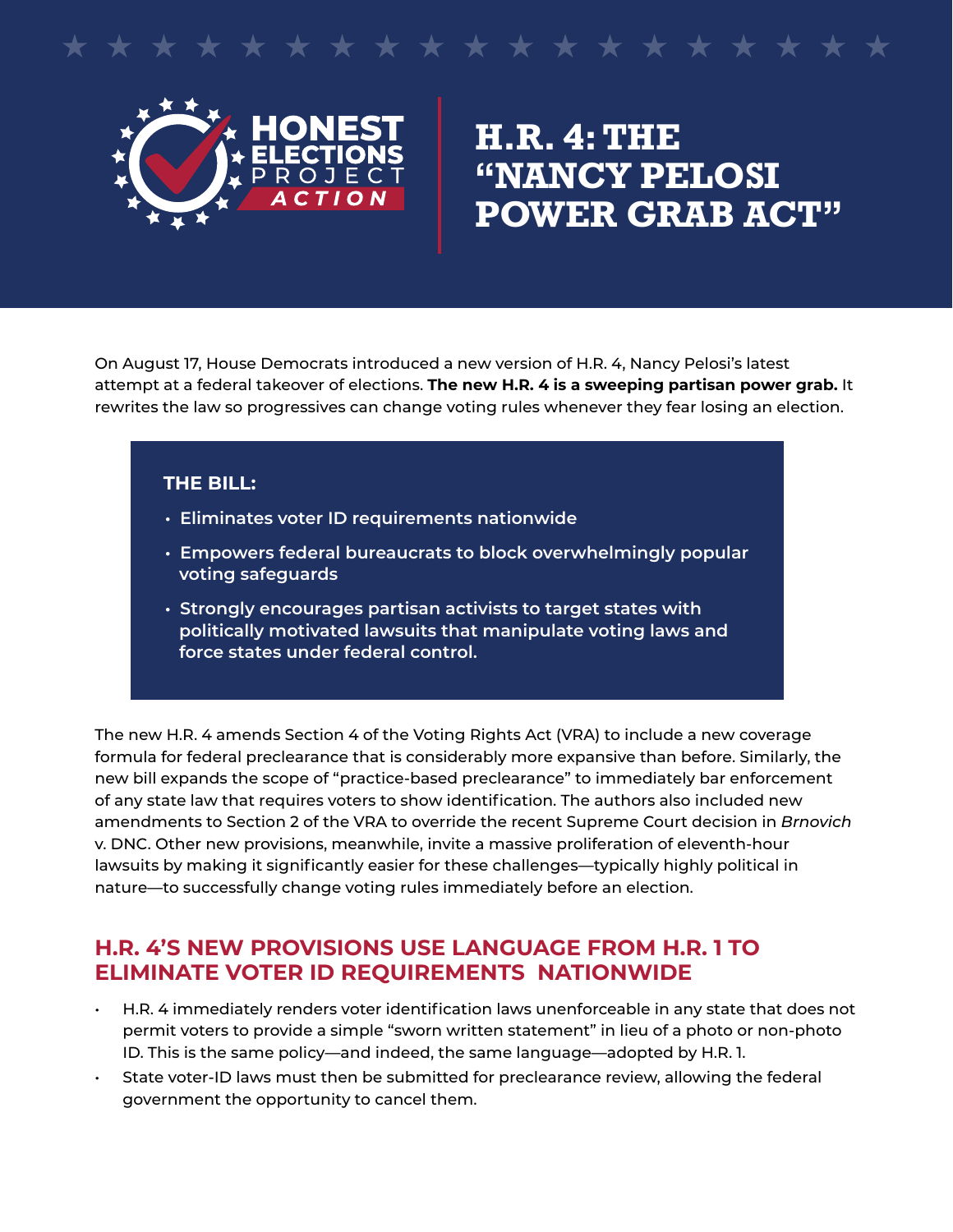- $\cdot$  Even a utility bill carveout (as proposed by Sen. Joe Manchin) runs afoul of H.R. 4, as do laws allowing for provisional voting.
- $\cdot$  It is highly unlikely that states could adopt new identification requirements, since all new voter ID laws must be precleared under H.R. 4's "practice-based preclearance" requirements.

# **H.R. 4 launches a power grab to put Washington in charge of elections by encouraging partisan lawyers to target states and force them into "preclearance"**

- • "Preclearance" empowers federal bureaucrats to overrule popular state election laws.
- $\cdot$  H.R. 4 continues to reject the use of objective data—such as minority turnout in recent elections in determining what states to put under federal control via preclearance. Its primary metrics remain rooted in litigation, retroactively tallying lawsuitrelated "violations" over the last 25 years.
- The new bill counts not just final judgments, but "preliminary, temporary, or declaratory relief" in voting cases as a "violation" unless overturned on appeal.



- Lawsuits are now counted as multiple "violations," allowing a single case, potentially collusively settled, to put a state into preclearance. Each challenged provision of a law or redistricting plan that is ultimately abandoned, altered, or overturned is an independent "violation."
- $\cdot$  H.R. 4 continues to invite collusive settlements and consent decrees by counting them as "violations." The bill now also counts extensions of these agreements as independent "violations." Agreements determined by a different court to burden voting rights count as yet another "violation."

## **H.R. 4 orders courts to ignore public "interests in voter confidence or prevention of fraud" in vote denial cases**

- • H.R. 4 overturns the recent 6-3 Supreme Court opinion in *Brnovich* v. DNC. The case preserved the RA as a tool to challenge voting laws that are intentionally discriminatory or have substantial discriminatory effects.
- $\cdot$  The Court laid out guidelines for Section 2 cases that require courts to consider numerous factors including the size of a law's alleged disparities and burdens, and state interests such as preventing fraud and ensuring voter confidence.
- The bill forbids courts from considering these factors in vote denial cases, including the fact that virtually every voter may be able to comply with a law, and that a challenged law may be longstanding or commonplace nationwide.